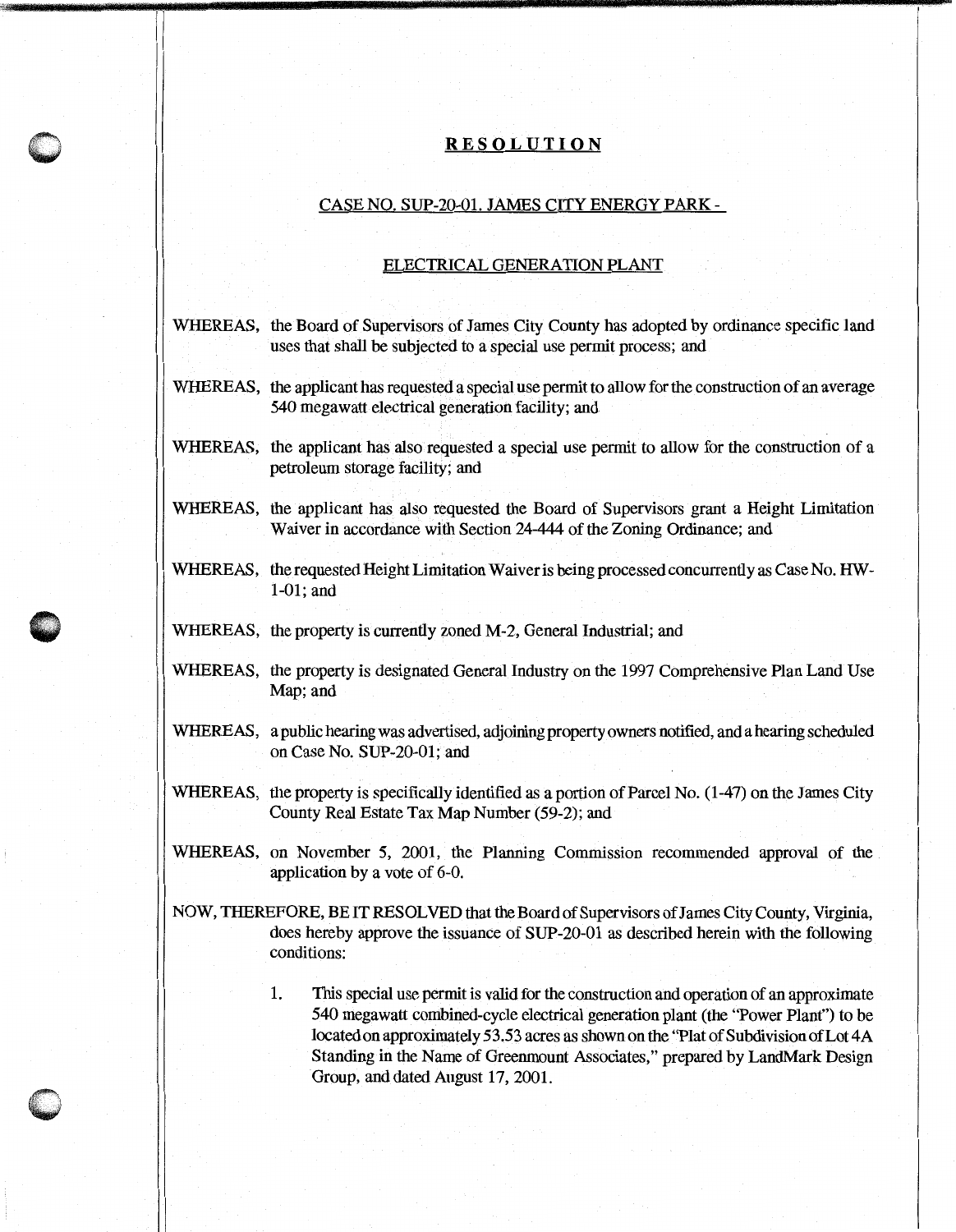- The Power Plant shall use Natural Gas as its primary source of fuel. The back-up 2. source of fuel for the Power Plant shall be limited to low sulfur oil. The primary natural gas fuel and the back-up oil fuel shall be delivered to the site via underground pipeline only. The Power Plant shall not operate for more than 30 days per calendar year on the back-up fuel source.
- The Power Plant shall be limited to two combustion turbine generators, directly  $\overline{3}$ . coupled with two multi-pressure level heat recovery steam generators, and one steam turbine. Cooling for the Power Plant shall be in the form of a multi-cell induced draft cooling tower.
- 4. Prior to the issuance of a building permit, all permits then required by all local, State, and Federal laws, rules, and regulations shall be obtained by the applicant. The Power Plant shall be subject to all limitations placed on such permits.
- This special use permit shall also be valid for a petroleum storage facility. Such  $5<sub>1</sub>$ facility shall be limited to a total of 7.0 million gallons of low sulfur oil, or a ten day supply, whichever is less, with said storage being for the sole purpose of providing a back-up fuel supply to the Power Plant. Secondary containment berms, dikes and facilities shall be designed and constructed to encompass all petroleum storage tanks on the property as approved by the Director of the Environmental Division, and shall meet all local, State and Federal requirements upon completion.
- The Power Plant shall be designed, configured and constructed generally as follows, 6. with the final design subject to the review and approval by the Director of Planning:
	- Turbine building(s) shall be constructed nearest the northern most property  $a<sub>1</sub>$ line, but no closer than 500 feet from the property line.
	- $\mathbf b$ . Heat recovery steam generators, cooling towers, storage tanks, stacks, and other structure(s) shall be constructed to the south (rear) of the turbine motor  $building(s)$ .
	- Only office buildings, switchyard(s) and/or substation(s), the gas compressor c. building(s), the gas metering station(s), and transformers with related/accessory structures shall be north of the turbine motor building.
- $7.$ Start of construction, as defined in the James City County Zoning Ordinance, shall have commenced within 36 months of this special use permit approval, or the permit shall be void.

8.

Unless this condition is otherwise modified by the Director of Planning, all site lighting shall be limited to fixtures which are mounted on light poles and/or other structures horizontally and shall be recessed fixtures with no bulb, lens or globe extending below the casing. The casing shall be opaque and shall completely surround the entire light fixture and light source in such a manner that all light will be directed downward and the light source is not visible from the side. No glare, defined as 0.1 footcandle or higher shall extend outside the property lines.

 $-2-$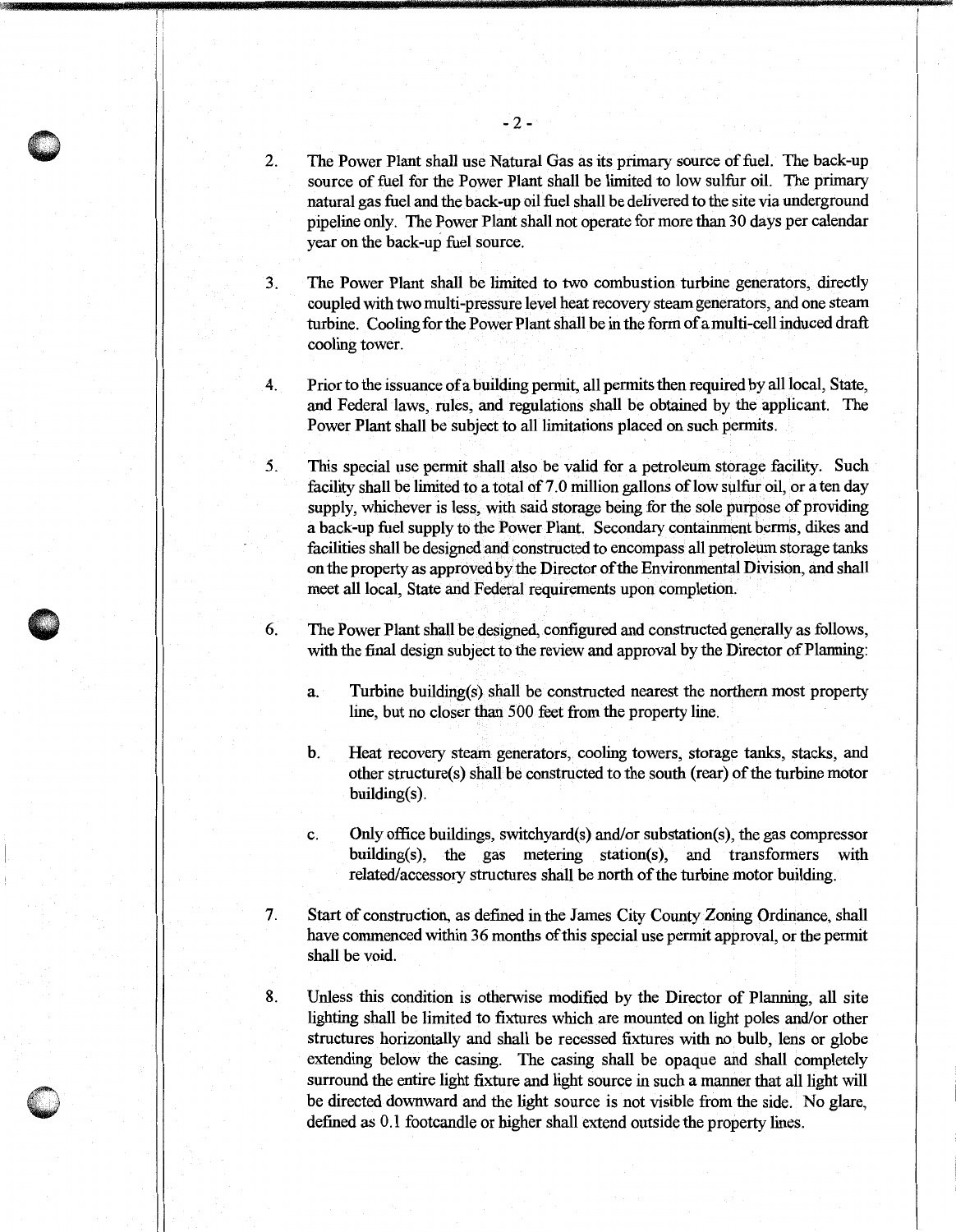- 9. Water used for process cooling shall not come from a Municipal water source or from a well. Potable water shall not be used for process cooling.
- All non-evaporated processed water shall be returned from whence it came via 10. underground pipeline. No discharge of cooling water shall be made to any on-site surface waters or groundwater.
- The location of any and all pipelines which connect the site to the process water 11. source shall be subject to review and approval by the Development Review Committee.
- The location of any and all pipelines which connect the site to existing natural gas 12. pipelines shall be subject to review and approval by the Development Review Committee.
- The location of any and all pipelines which connect the site to the Colonial pipeline 13. shall be subject to review and approval by the Development Review Committee (DRC).
- The installation of all underground pipelines shall comply with all State Erosion and 14. Sediment Control Regulations as specified in the 1992 Virginia Erosion and Sediment Control Handbook, as amended.
- A minimum of a 200-foot wide landscape buffer shall be maintained from each 15. property line. This buffer shall remain generally undisturbed, with the exception of utility and road crossings, signs, lighting, and stormwater management facilities, all as approved by the DRC. Existing trees within this buffer shall be protected and maintained to the greatest extent possible. Prior to the issuance of temporary Certificate of Occupancy, the buffer, unless otherwise modified by the Director of Planning, shall be supplemented with Loblolly pine-seedlings, planted at a rate of 600 seedlings per-acre. In addition, a double row of wax myrtles shall be planted along the northern most property line.
- 16. Prior to the issuance of a land disturbing permit, a Traffic Management Plan shall be submitted to the Director of Planning for review and approval. Such Traffic Management Plan shall include time and/or day limitations on the use of Blow Flats Road and any other provision or limitation deemed necessary by the Director of Planning to mitigate impacts of traffic during the construction of the facility. Such Traffic Management Plan, as approved by the Director of Planning, shall also provide for either: a.) the maintenance and repairs to Blow Flats Road for damage caused to the road from the time a Land Disturbing Permit is issued until the time a final Certificate of Occupancy is issued: AND/OR b) the rerouting of traffic to and from the site from the time a Land Disturbing Permit is issued until the time a final Certificate of Occupancy is issued. Prior to the issuance of a Land Disturbing Permit, all conditions and/or limitations shall be implemented by the owner. Assurances to guarantee, and provide for, all recommendations of the approved Traffic Management Plan, in the form of a surety acceptable to the County Attorney, shall be submitted prior to the issuance of a Land Disturbing Permit.